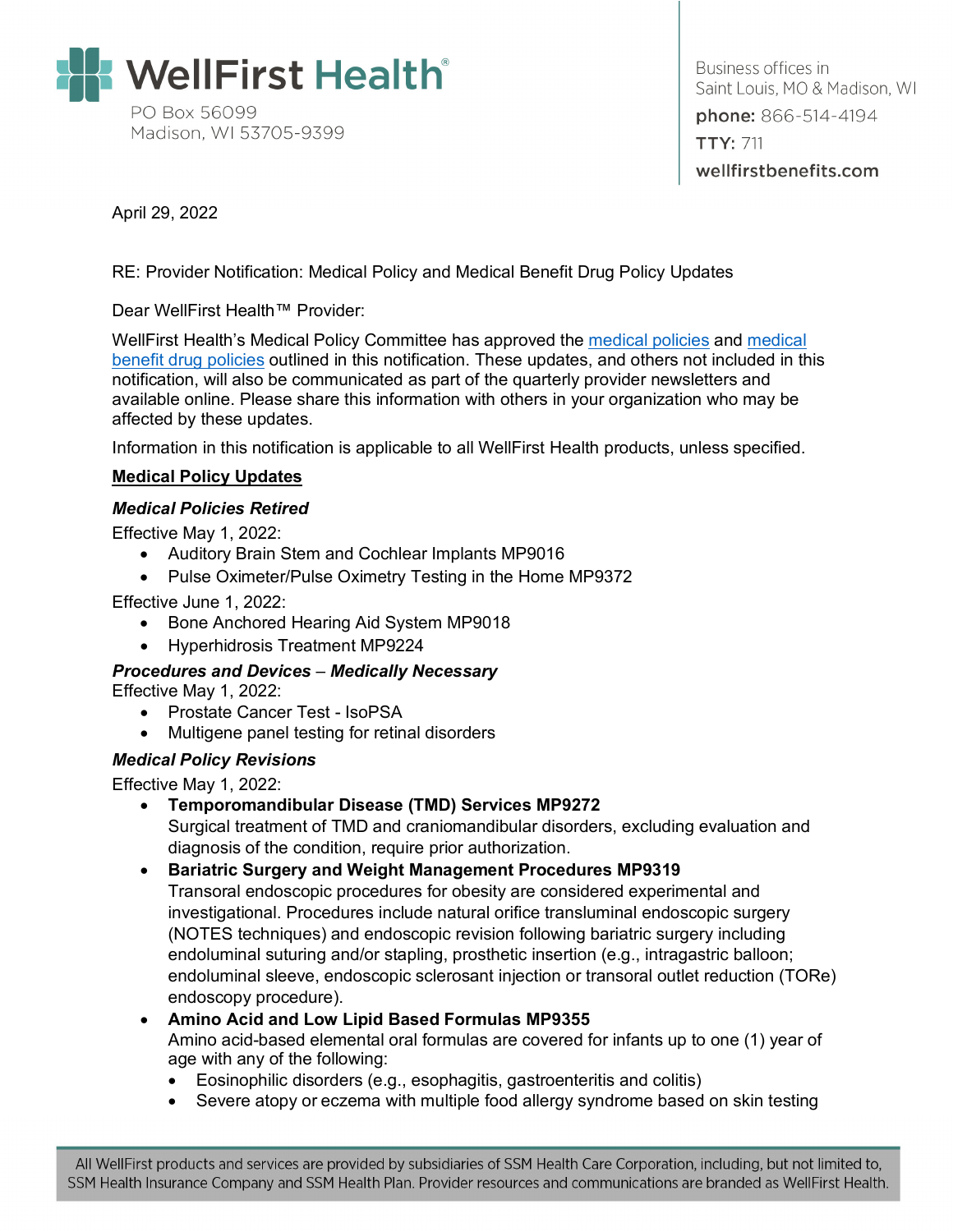- Demonstrated formula protein intolerance (both milk and soy)
- Cystic fibrosis
- Amino acid, organic acid, fatty acid, metabolic and malabsorption disorders

Amino acid-based elemental oral formulas are covered for members five (5) years of age and younger with any of the following:

- IgE mediated allergies to food proteins
- Food protein-induced entercolitis syndrome
- Eosinophilic esophagitis
- Eosinophilic gastroenteritis
- Eosinophilic colitisis

Effective June 1, 2022:

### • **Medical Supplies/Durable Medical Equipment MP9347**

Automated home blood pressure cuff (HCPCS A4670) may be covered for those members over age 18 at a frequency of one every 5 years if obtained from a durable medical equipment or health care provider. Self-measured blood pressure (CPT 99473, 99474) may be covered up to 3 months in a 12 month period. Prior authorization is not required and may be covered as a preventive benefit if necessary to confirm hypertension per U.S. Preventive Services Task Force guidelines. An appropriate diagnosis code must appear on the claim. Claim will deny in the absence of an appropriate diagnosis code.

Effective August 1, 2022:

• **Genetic Testing for High-Penetrance Breast and/or Epithelial Ovarian Cancer Susceptibility MP9478**

The National Comprehensive Cancer Network (NCCN) recommendations for gene testing for high-penetrance breast cancer and epithelial ovarian cancer risk and management have been revised. Refer to the medical policy for additional information.

#### **Medical Benefit Drug Policy Updates**

WellFirst Health requires providers to obtain prior authorization approval on all drugs with documented policies. Authorization requests should be submitted to either the Health Plan or Navitus as noted in the policy. Please note that most drugs require specialists to prescribe and request authorization.

Please email questions about drug policy updates to DHPPharmacyServices@deancare.com.

#### **Prior Authorization Form Updates**

Effective for dates of service on and after June 1, 2022:

- Corlanor (ivabradine) Added criteria for inappropriate sinus tachycardia or postural orthostatic tachycardia syndrome.
- Hepatitis C Updates (Epclusa, Harvoni, Mavyret, Vosevi, Zepatier) The updates include: 1) a removal of the specialist name box 2) HCV-RNA levels to be written in, rather than additional lab reports sent and allowing for levels from the prior 6 months 3) Removing most prior treatments as guidelines consider patients treated with older HCV drugs as being treatment-naïve 4) removal of the genotype requirement for Mavyret and Epclusa in most situations as it does not change the approval duration. There are other minor updates to criteria to improve standardization.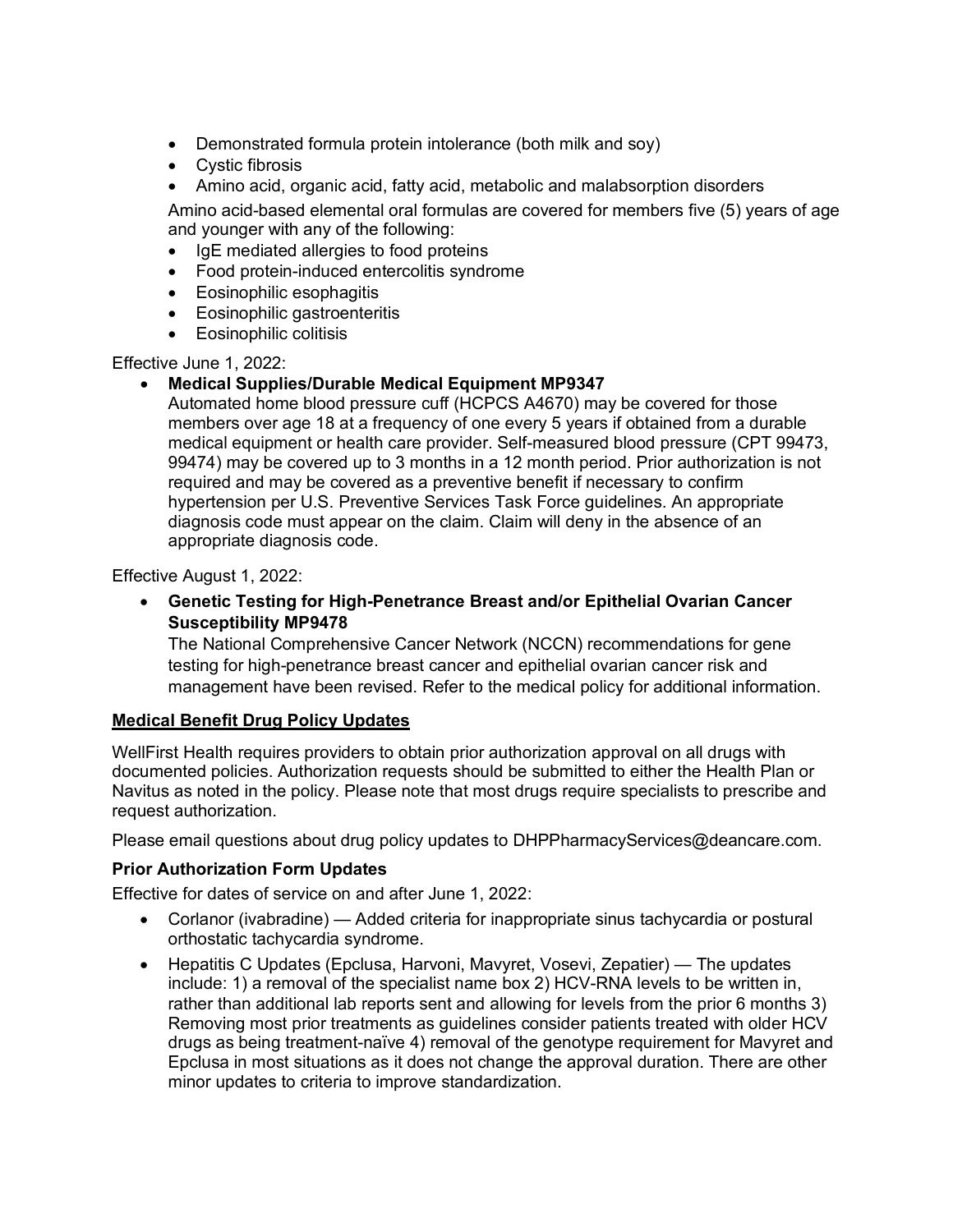- Humira (adalimumab) & Stelara (ustekinumab) removal of the traditional DMARD step from criteria and a weight to be provided for pediatric ulcerative colitis approvals so that an appropriate quantity limit of 4 injections per month may be applied in these situations.
- Promacta (eltrombopag), Doptelet (avatrombopag), & Tavalisse (fostamatinib) Added continuation criteria for immune thrombocytopenia.
- Topical androgen products Update to continuation criteria with removal of lab value requirement and adding provider attestation.
- Viibryd (vilazodone) Removal of psychiatrist requirement from prior authorization.

### **New Indications**

Effective for dates of service on and after June 1, 2022, the following:

- Fintepla (fenfluramine) 2.2 mg/mL oral solution Fenfluramine has received a new indication for the treatment of seizures associated with Lennox-Gastaut syndrome (LGS) in patients ≥ 2 years of age. This new indication will be added to the prior authorization form. Criteria will require a diagnosis of LGS, prescription by a neurologist, trial/failure of at least one other AED, and not to be used as monotherapy.
- Lynparza (olaparib) 100 & 150 mg tablets Olaparib with the adjuvant treatment of germline, BRCA-mutated (gBRCAm), HER2 negative (HER2-), high-risk early breast cancer in patients who have been treated with prior neoadjuvant or adjuvant chemotherapy.
- Rinvoq (upadacitinib) 15, 30 & 45 mg tablets Treatment of adult patients with moderately to severely active ulcerative colitis who have had an inadequate response or intolerance to one or more TNF blockers. An initial 8-week coverage period requiring prescribing by a gastroenterology specialist, diagnosis of moderately to severely active UC, and trial of Humira. Continuation will be permitted on an annual basis requiring continued prescribing by a gastroenterology specialist, and attestation of significant improvement with supporting documentation.

# *New Medical Benefit Drug Policies*

Effective for dates of service on and after August 1, 2022:

• Subcutaneous Immune Globulin (SCIG) MB 2208 — New policy for subcutaneous immune globulin products and treatment criteria. Prior authorization is required.

# *Changes to Medical Benefit Drug Policies*

Effective for dates of service on and after August 1, 2022:

- Intravenous Immune Globulin (IVIG) MB9423 Updated policy for intravenous immune globulin products and treatment criteria. Prior authorization is required.
- ELZONRIS (tagraxofusp-erzs) MB1905 Policy criteria updated for alignment strategies. Prior authorization is required and must be prescribed by, or in consultation with, an oncologist or hematologist specialist.

# **Medical Policies & Medical Benefit Drug Policies in the Document Library**

The WellFirst Health Document Library is an online repository of medical policies, medical benefit drug policies, forms, manuals, and other documents. The Document Library is updated as policies become effective.

Providers are encouraged to track updates and review policies in their entirety. The WellFirst Health Document Library is directly accessible at *[wellfirstbenefits.com/document-library](https://wellfirstbenefits.com/document-library)* or by